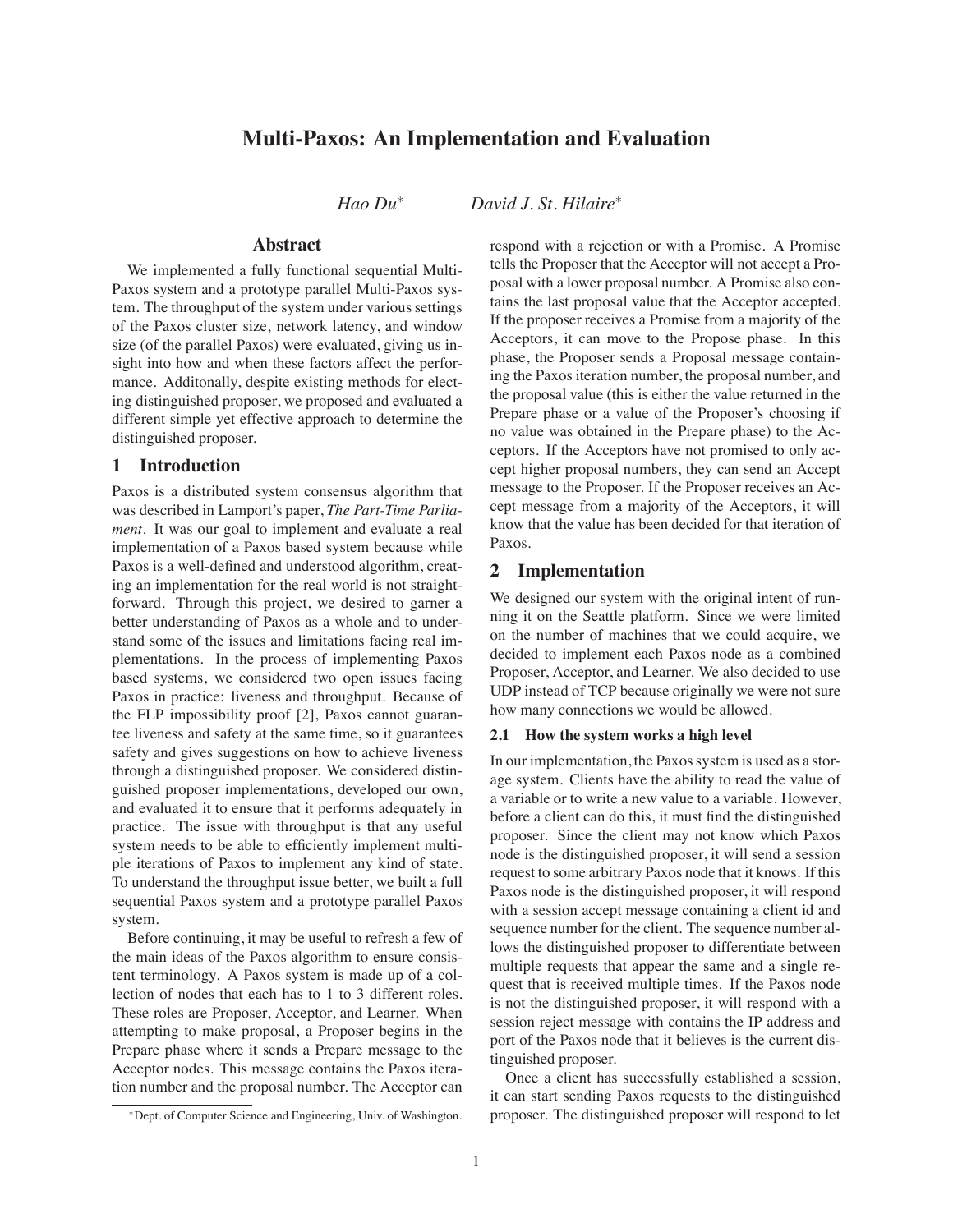the client know that the request has been received and is being processed. Once the request has been successfully completed, the client will receive a message with the response. If a node loses distinguished proposer status, it will notify the clients by telling that their Paxos requests have failed. The clients can then establish a new session with the new distinguished proposer and send it their requests.

### **2.2 Original Multi-Paxos: Sequential**

The Paxos algorithm describes how to come to a consensus within a distributed system. However to be useful, a distributed system needs to be able to implement multiple sessions of Paxos that sequentially tie together to form the state of the system. We will follow Google's terminology and refer to this as Multi-Paxos [1].

Our plan to create a Multi-Paxos system was to implement completely separate sequential Paxos iterations. All Paxos nodes would defer to the distinguished proposer, who would make all proposals. A distinguished proposer would progress from one Paxos iteration to the next Paxos iteration in sequential order. While the distinguished proposer had uncompleted client requests, it would execute the Prepare phase on the Paxos iteration it believed to be the next empty iteration. In the Propose phase if less than a majority of acceptors responded in the Prepare phase that no value has been proposed, the distinguished proposer would propose the value given by the acceptors. Otherwise, it would propose the next client request in its queue as the value. Once it had successfully obtained accept messages from a majority of the acceptor nodes, it would act as the distinguished learner and broadcast to all the nodes the decided value for that iteration.

Since our Paxos system acted as the data storage system itself, the distinguished proposer would respond with the state after implementing the client requests. Since the distinguished proposer does not need to know the decided state of earlier iterations before completing later iterations (for example if a different node was the distinguished proposer for that iteration and the current distinguished proposer had some holes in its knowledge), it may not respond to client requests directly after completing them. Rather the distinguished proposer would learn the decided values for the holes in its knowledge, while processing new requests. It is safe to continue new iterations while learning old ones because every iteration is a completely separate instance of Paxos. As holes were filled, the node would implement all decided values up to next knowledge hole. Once the holes were filled, the master would know the correct state for each iteration and could send responses to the client.

#### **2.2.1 Distinguished Proposer**

Paxos as a system provides fault tolerance and safety. However, it does not guarantee liveness because more than one Paxos node may attempt to make a proposal at the same time. Lamport suggested that a Paxos system implement the idea of a distinguished proposer (or president) to solve this issue [3]. All proposer nodes will defer proposals to the distinguished proposer to minimize contention in the Paxos system. Once a single distinguished proposer has been selected, the system is guaranteed to make progress. However selecting a single distinguished proposer is an instance of the FLP problem.

In his original paper, one suggestion that Lamport made was a fixed order for the distinguished proposer that was based on the nodes "name" [3]. Another option is to elect the distinguished proposer via a Paxos iteration. One issue with the first suggestion is that if the node with the best "name has a very high latency or fails frequently, there often be situations where there is no consensus on who is the distinguished proposer. The second suggestion fixes this problem because over time a more stable node is more likely to be the distinguished proposer. However, until nodes learn the most current values, they will not know who the current distinguished proposer is.

Thus we proposed a slightly different distinguished proposer election than directly through Paxos to simplify the logic and to speed up the consensus time. During normal operations, the node to make the last successful proposal is considered the distinguished proposer. In our system, one node is both the distinguished proposer and the distinguished learner (the distinguished learner is responsible for learning the decided values for the Paxos iterations). As the distinguished proposer makes successful proposals, it broadcasts the decision to all other nodes. If a node realizes that it is missing information about a Paxos iteration, it queries the distinguished proposer for information.

When every node starts, it contains a list of all the other nodes in the system. It considers the first node in the list to be the distinguished proposer at this time. Every node periodically sends a message to the node it considers the distinguished proposer asking who it considers to be the distinguished proposer. If the response is a different node than the responding node, the questioner updates whom it considers the distinguished proposer to be this new node. If the distinguished proposer does not respond for a specific period of time, it considers the distinguished proposer to be failed. At this point, it will attempt to deal with client requests itself instead of forwarding them to the distinguished proposer.

If multiple Paxos nodes are attempting to become the distinguished proposer, there is a good chance that there will be conflict before one or more nodes successfully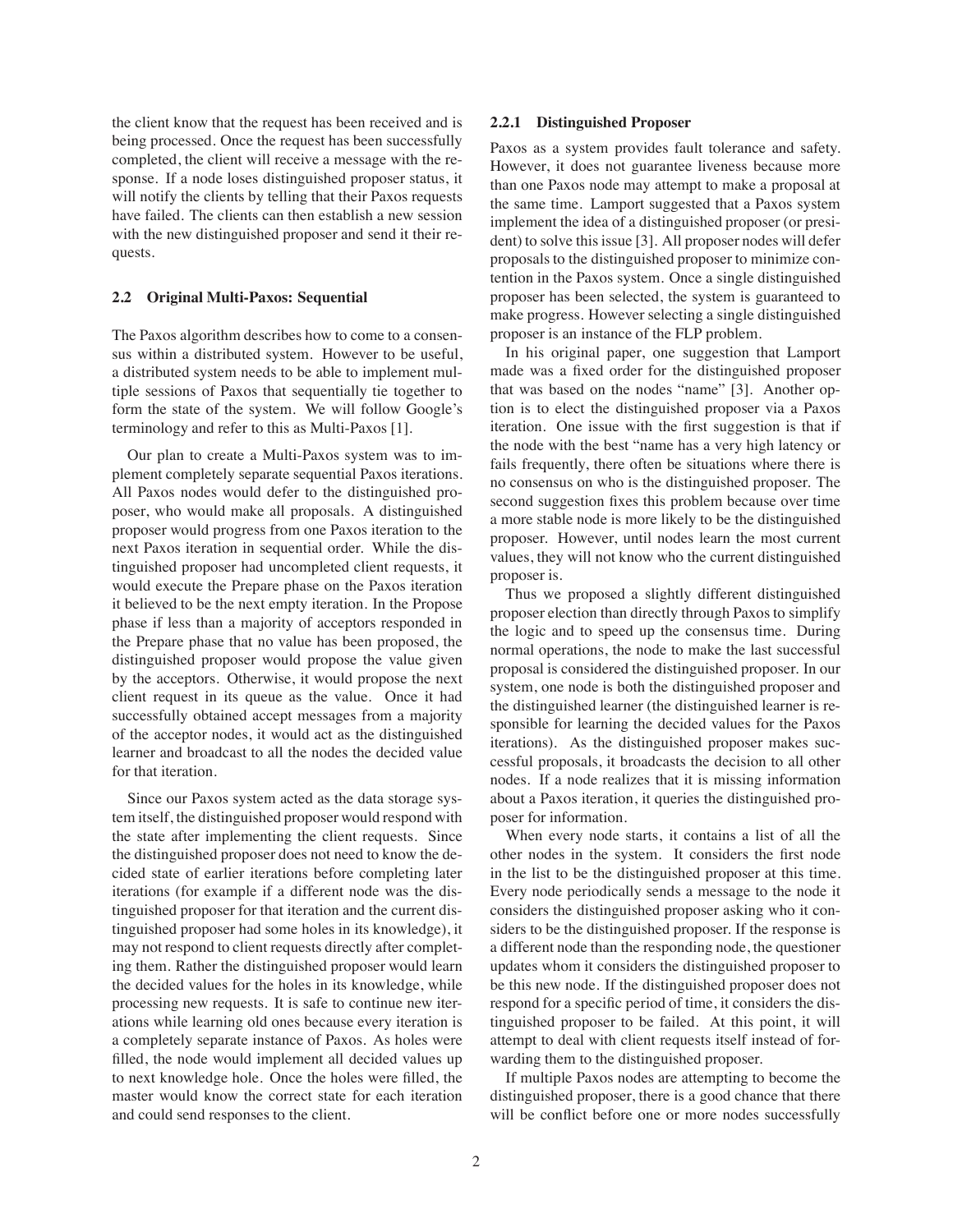complete a proposal. Following the Paxos algorithm guarantees that there is no danger of violating safety; however Paxos nodes will receive reject messages because another node used a higher proposal number. Upon receiving a reject message, the Paxos will do an additively increasing (for each rejected attempt) random backoff. If after the backoff time has expired it has not learned of a new distinguished proposer, it will increase its proposal number to be higher than the number that caused its rejection. Since only one of the nodes attempting to be the distinguished proposer will not receive a rejection message (because it was using the highest proposal number), it should be the only one attempting to make a proposal while the other nodes wait for their backoff timer to expire. If this node fails or is unable to communicate with some Paxos nodes, the random component of the backoff should space out when the other nodes retry, making it easier for one node to successfully complete a proposal and inform the other nodes that it is the distinguished proposer. It is important to increase the backoff with each rejection to ensure that a node has time to finish a proposal (if network latency varies or Paxos nodes become overloaded, the time to finish a proposal will also varies).

#### **2.3 Multi-Paxos Take Two: Parallel**

After analyzing our results for the sequential Paxos, we noted that some of the bottleneck was the extra overhead of implementing the storage system within the Paxos node. We knew that real life Paxos systems such as Google's [1] used a parallel Paxos implementation to increase the throughput. Thus we hypothesized that if we removed the excess from the implementation so that it did not have to perform the extra processing, then our bottleneck would become the delay due to the round trip time. Our desire was to see how much of a throughput increase could be gained by using a parallel implementation with large window sizes.

We considered two different options for parallelizing our Paxos system. The first option would require our distinguished proposer to run multiple consecutive Paxos iterations at once. This would require approximately the same amount of processing per iteration but would reduce any down time due to the RTT.

The second option was to implement an optimization discussed in Lamport's paper [3]. In this type of Multi-Paxos system, the distinguished proposer does a single Prepare phase and then uses the same proposal number for a series of Proposal phases. To implement this we would need a global proposal number for every iteration. At this point if the distinguished proposer can guarantee that there are no values for a set of iterations (typically this would be all the future iterations that no one has proposed on), it can perform the Prepare phase once

and then simultaneously perform multiple instances of the Propose phase with the same proposal number on these iterations. As long as another node does not attempt the Prepare phase with a higher proposal number (if it is lower, the Prepare attempt will be rejected), the distinguished proposer can continue to use the same proposal number for any number of future proposals. However it another node successfully completes the Prepare phase with a higher proposal number, all proposals that the current distinguished proposer makes will be rejected. The new distinguished proposer will need to perform the Prepare stage on enough Paxos iterations until it finds a consecutive set of iterations equal to the size of the window used for the consecutive proposals before it can perform multiple Proposal phases without the Prepare phase. Therefore it is necessary for the distinguished proposer to use a known window size for the multiple Proposal phase; otherwise no other node could ever safely drop the Prepare phase.

The second option greatly decreases the number of messages required for a successful proposal and provides an easier way to look at the affect of the RTT on the successful proposal. Because of these advantages and because both implementations would require rewriting large portions of the code to ensure correctness in the eyes of the client, we decided the implement the second option. We did not implement a full Paxos system for this; rather we created a prototype based on our original code base. Because it was not necessary for our evaluations and we did not have enough time, we did not implement the required checks to deal with changing distinguished proposers described above. This allowed us to focus on the evaluation of window sizes and latencies instead. Assuming that this distinguished proposer change never happens, our prototype correctly implements the Paxos protocol and guarantees safety.

#### **3 Evaluation**

#### **3.1 Correctness Test**

For a Paxos system to be correct means that no matter how severe the environment becomes (node crashes, variable network latency) there will never be conflict between nodes about learned(decided) values.

We apply run-time conflict detection and off-line checksums of the run time logs on our implementation of the sequential Paxos system, verifying the correctness of our implementation. The online conflict detection is triggered whenever a learner learns a new value on a certain iteration. On Iteration *i*, if a learner *l* learns a value  $v_i'$  which is different from the value  $v_i$  the learner has already learned (if *l* has learned a value for Iteration *i*), inconsistency happens and the learner throws an exception. The offline checksum detector is separately run based on the permanent logs that every learner writes to the disk.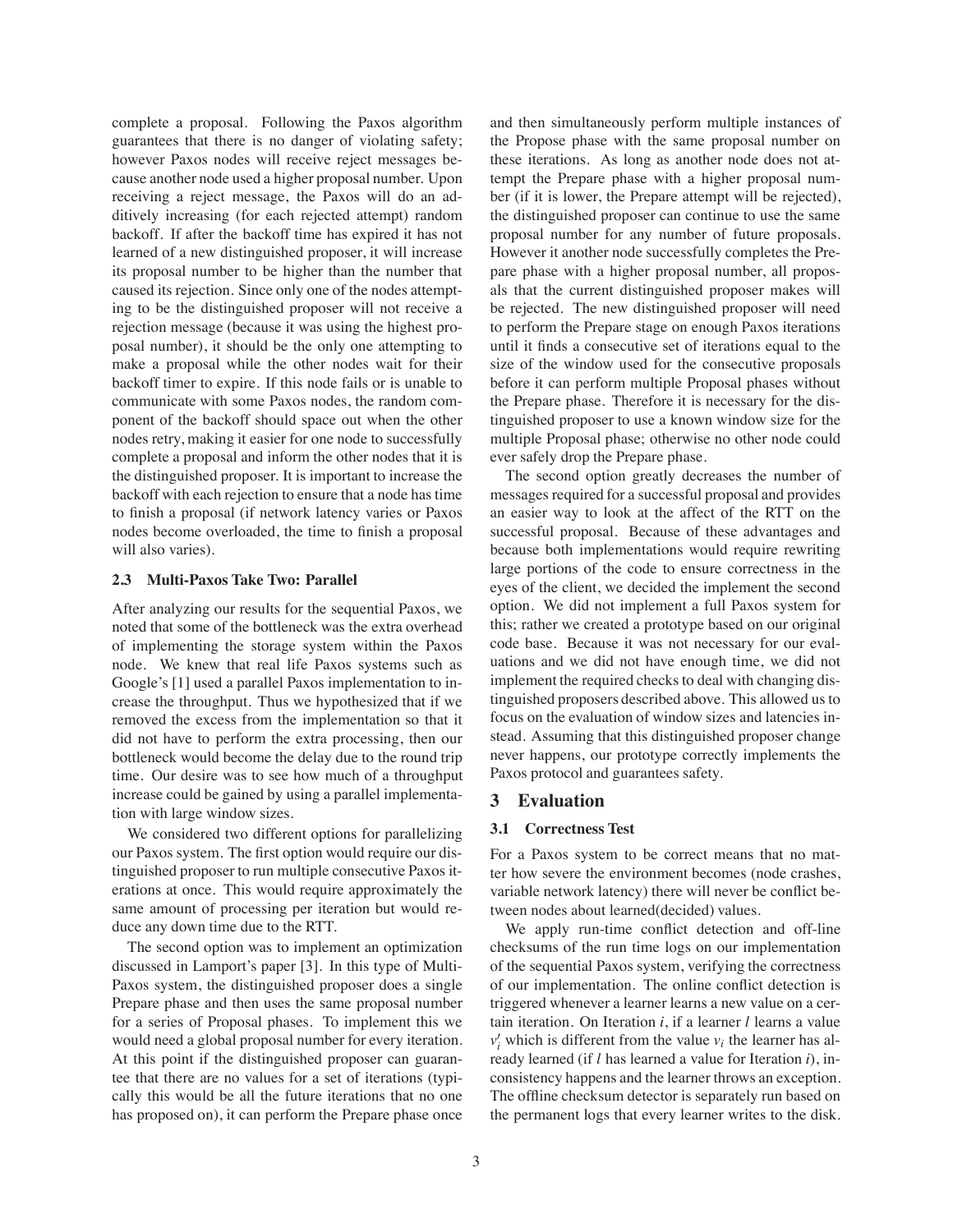It reads the learned values of all iterations up to a common maximum learned iteration number from their logs. Then sorting and concatenating the values into a file, it computes the checksum of the file. The checksum is required to be identical among nodes.

We ran our Paxos system, randomly killing and starting nodes. It was observed that the nodes dynamically updated their states and filled the holes in their knowledge by requesting state updates from the distinguished proposer or "prepare" to learn the values if they were the distinguished proposer. Our system implementation is correct since we observe that (1) run-time assertions never occur; (2) the off-line checksum remain consistent.

### **3.2 Sequential Paxos**

We evalutated the throughput versus the number of Paxos nodes using our implementation of the sequential Paxos system. Throughput is defined as number of Paxos requests the system can finish during a unit time period (one second). The experiment was run over the lab's high quality LAN.

Given *N* (from 1 to 10) nodes in the Paxos system, two clients simultaneously send 100 requests to the system, waiting until all responses are received. The total run time is the maximum run time of both clients. The following shows an instance of the data in the format (#*nodes*,*totaltime*(*seconds*)). (1, 13.2), (2, 22.1), (3, 29.8), (4, 38.2), (5, 46.2), (6, 54.3), (7, 62.6), (8, 71.2), (9, 79.3), (10, 87.5). It was observed that the total time needed to finish 200 requests increased linearly with the number of nodes.

We ran each case five times to obtain the mean and standard deviation. Figure 1 shows the throughput verses number of nodes (the green stars annotates the corresponding standard deviation). The throughput decreases roughly according to a  $\frac{1}{x}$  curve as the number of nodes increases.

The number of Paxos messages that the distinguished proposer needs to pass and process increases linearly with the existing of number of nodes, which explains that the time-cost increases linearly and the throughput decreases according to  $\frac{1}{x}$ .

#### **3.2.1 Distinguished Proposer**

While we knew that our algorithm for distinguished proposer works in theory, we wanted to ensure that it converges quickly in practice. To help with this evaluation, we implemented our Paxos nodes to wait to attempt becoming distinguished proposer when the old distinguished proposer stops responding until they receive a client session request. To test how long the conflict occurs on average, we calculated the time that it took our Paxos system with 10 nodes and 1 node (other than the distinguished proposer) failed to successfully return 10



Figure 1: Scalability of our system. The overall time needed to finish a certain amount of requests (200) increase linearly with the increment of number of Paxos nodes, such that our throughput decrease according to a  $\frac{1}{x}$  curve.

requests each to 10 clients. Each client was programmed to use a different Paxos node as its access point to the cluster. We then ran a number of tests with all nodes running but the distinguished proposer. After waiting to ensure that all nodes knew that the distinguished proposer was not responding, we simultaneously started the 10 clients. Since every client contacted a different node for a session, each node in the cluster attempts to make a proposal and become the distinguished proposer.

Until a node believes that another node has become the distinguished proposer, it will continue to keep its session with its client and continue proposing (backing off if rejected). Once it learns that there is a distinguished proposer, it will redirect its client to the distinguished proposer. Thus every node must either learn who the distinguished proposer is or become the distinguished proposer itself for the client to successfully complete 10 requests. Thus the difference between this time and the control time is the time it takes for all Paxos nodes to converge to the knowledge of the distinguished proposer. It is okay if a node temporarily believes that an old distinguished proposer is the current distinguished proposer because all nodes periodically send messages to their believed distinguished proposer to see if it is up. If the node is up, it will send the information on who it believes to be distinguished proposer (which could be itself).

In Figure 2, we see a distribution of the additional time required to fulfill the 100 requests. With high probability, the system had a stable distinguished proposer within a short time (less than 2 seconds). On occassion, the convergence time required a full 10 seconds, which we believe to be well within a reasonable time.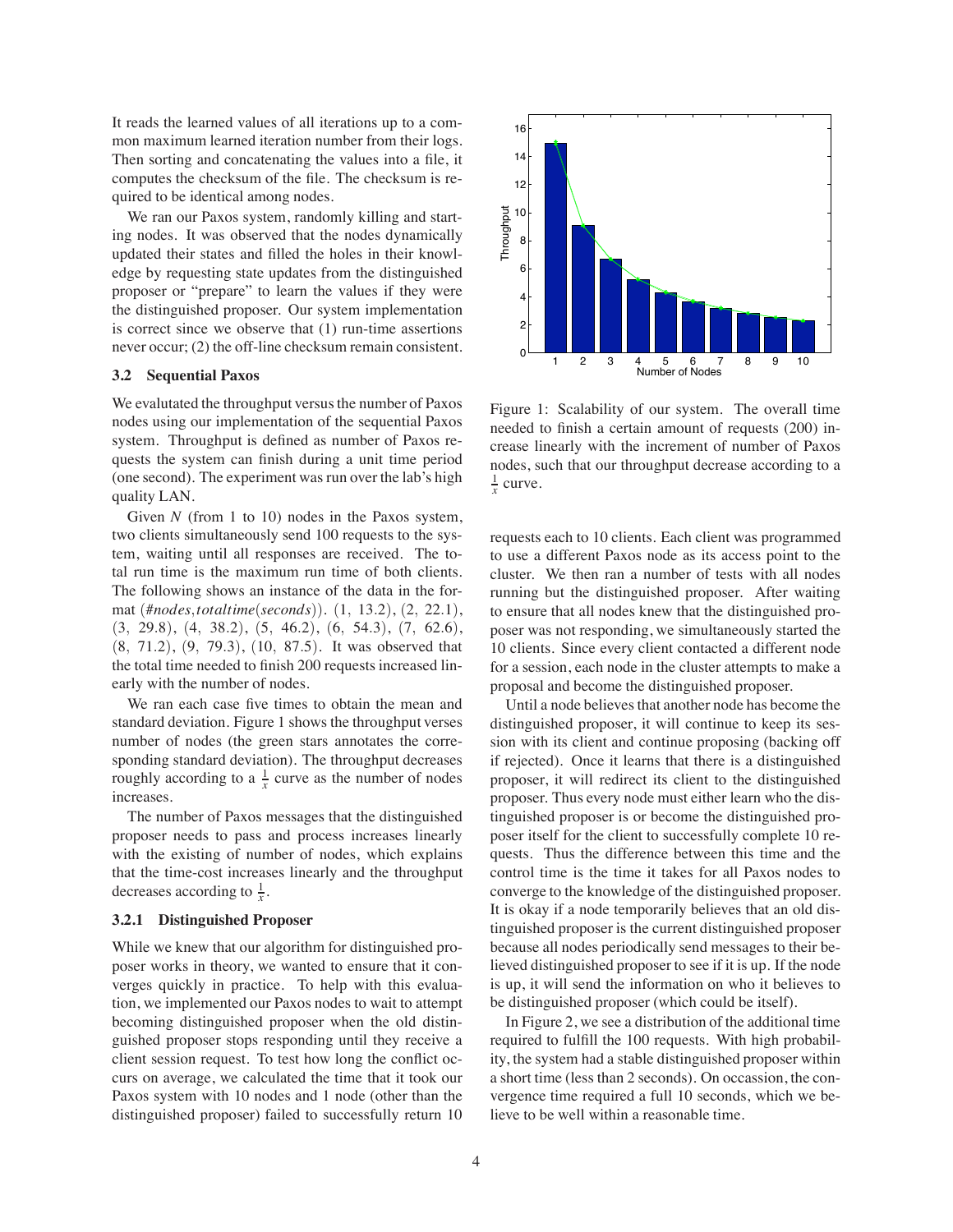

Figure 2: The histogram shows the performance of our leader election strategy. For the 63 runs of contention among 9 Paxos nodes (where the distinguished proposer died), all the contentions were solved within 11 seconds. A large number of them were solved within 2 seconds.

#### **3.3 Network Latency Matters**

The system throughput is related to network latency of the participating nodes. However, due to the nature of the Paxos system, a simple observation is that if a majority of the nodes had a low latency connection to the leader, a minority of high latency nodes will not alter the throughput. Our theory is that if the bottle neck of the performance of a Paxos system stems from network latency (though we will show in the next section that by appropriately setting the window size in a Parallel Paxos system, the network latency's effect on the performance will be lessened), the throughput is determined by the latency of the node whose latency is after the node with median latency (when sorting latency in ascending order). In more formal terms, assume *N* nodes. Let *li* be the network latency of Node  $i$ , and  $\{m_i\}$  be sorted network latency in ascending order of  $\{\forall i : l_i\}$ , the throughput *T* would be,

$$
T = f(m_{floor(N/2)+1})
$$
 (1)

We observed this pattern by simulating additional network latency in the LAN. For the test, 10 Paxos nodes were set up. Excluding the distinguished proposer, we divided the remaining 9 nodes into two groups, high latency and low latency. The nodes in the low latency group possessed an additional 50ms network delay, while the nodes in the high latency group possessed an additional 500ms network delay. The client sent 100 requests to the distinguished proposer. Figure 3 shows the time required to complete the 100 requests versus the number of high latency nodes. The graph supports our theory.

It may be noted that time required slightly increased



Figure 3: Run time versus the number of high latency nodes. In a 10 node Paxos system, if a majority (greater or equal to 6) nodes are of a low network delay (50ms) to the distinguished proposer, the run time is low, while the run time dramatically increases as soon as a high latency node becomes part of the majority.

at 4 high latency nodes. We observed that this occurs because in our implementation the distinguished proposer also sends every message to itself. Since it is also processing messages from the client, its reponse time is slower than the other 5 low latency nodes, since they are usually idle. Therefore the distinguished proposer's response time is the deciding factor because it is the node above the median latency node, which also supports our theory in the general sense (not just network latency makes this effect).

### **3.4 Multi-Paxos: Parallel**

We originally implemented our parallel Multi-Paxos with the thought that we would see large gains with larger windows. However we were instantly thwarted and found that for all window sizes we achieved similar results. No amount of tweaking our prototype delivered better results. After digging through the logs, we were surprised to find that the larger window sizes were not achieving better results because, at normal network latency, the distinguished proposer was receiving messages as fast as it could process and respond to them even with a window size of 1. Thus we decided it would be important to see how much latency was required for the different window sizes. After introducing latency into our network, we observed the following results.

Figure 4 shows the relationships of various window sizes and the overall throughput given different network latency. At normal network latency (0 additional simulated latency), all window sizes perform similarly. As the latency increase, the window size becomes more impor-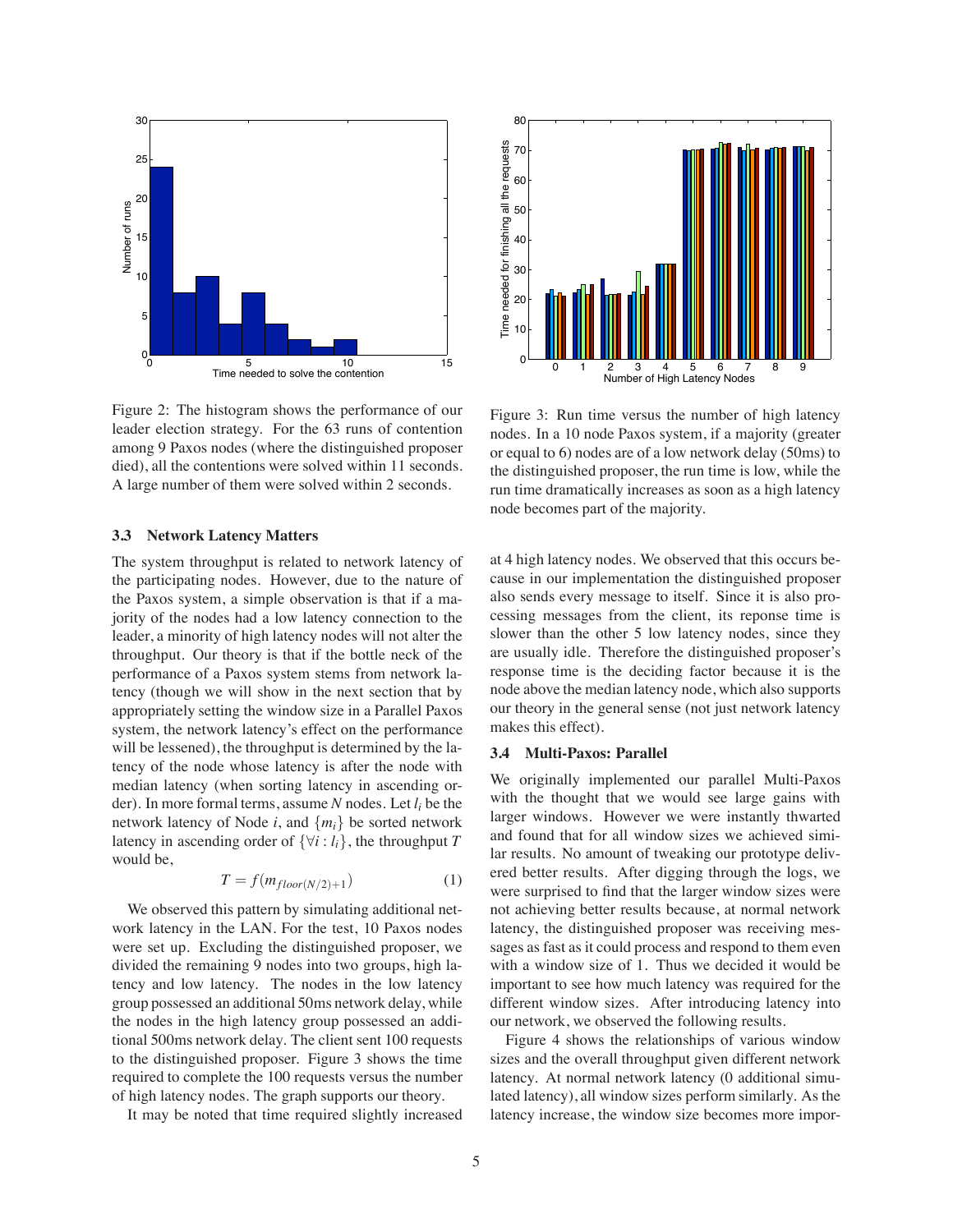

Figure 5: Detailed profiles illustrating the relationship among window sizes and network latency. In a network with higher latency, parallel Paxos, by increasing its window size, is able to retain the throughput performance obtained in a low latency network. Once the idle time period caused by the network latency is saturated, increasing the window size further will not result in any more performance gains.



Figure 4: The effects of various window sizes to the throughput given different additional simulated network latencies. When the network latency is small compared to the time needed for processing a Paxos messages, window size does not really matter and parallel Paxos performs similar as sequential Paxos. When the network latency is large, sequential Paxos (or parallel Paxos with small window sizes) will be idle waiting for responses, while parallel Paxos with larger window sizes will continue to make progress.

tant. Of interesting note is the fact that the window size of 10 does not become more effective until there is an entire additional second of network latency beyond normal latency.

Figure 5 displays the number of successful requests over time under different variations of window sizes and additional simluated latencies. It can be observed that, when the network latency is large and the window size is small, there are significant amounts of time in which the distinguished proposer (as well as other nodes) are idle. Increasing the window size helps to fill the idle time and improves the overall throughput. On the other hand, given a defined average network latency, increasing the window size to extremely large does not make sense, because each node (especially the distinguished proposer) needs time to process the Paxos messages. Larger window size than the system can tolerate will lead to fulfilling the message buffer queue very quickly and could result in lost messages. Additionally, the large the window size, the longer the search the distinguished proposer must make before it can drop the Prepare phase and only implement the Propose phase.

## **4 Conclusion and Future Work**

We implemented a sequential Paxos system and demonstrated that its througput decreases according to a  $\frac{1}{x}$  func